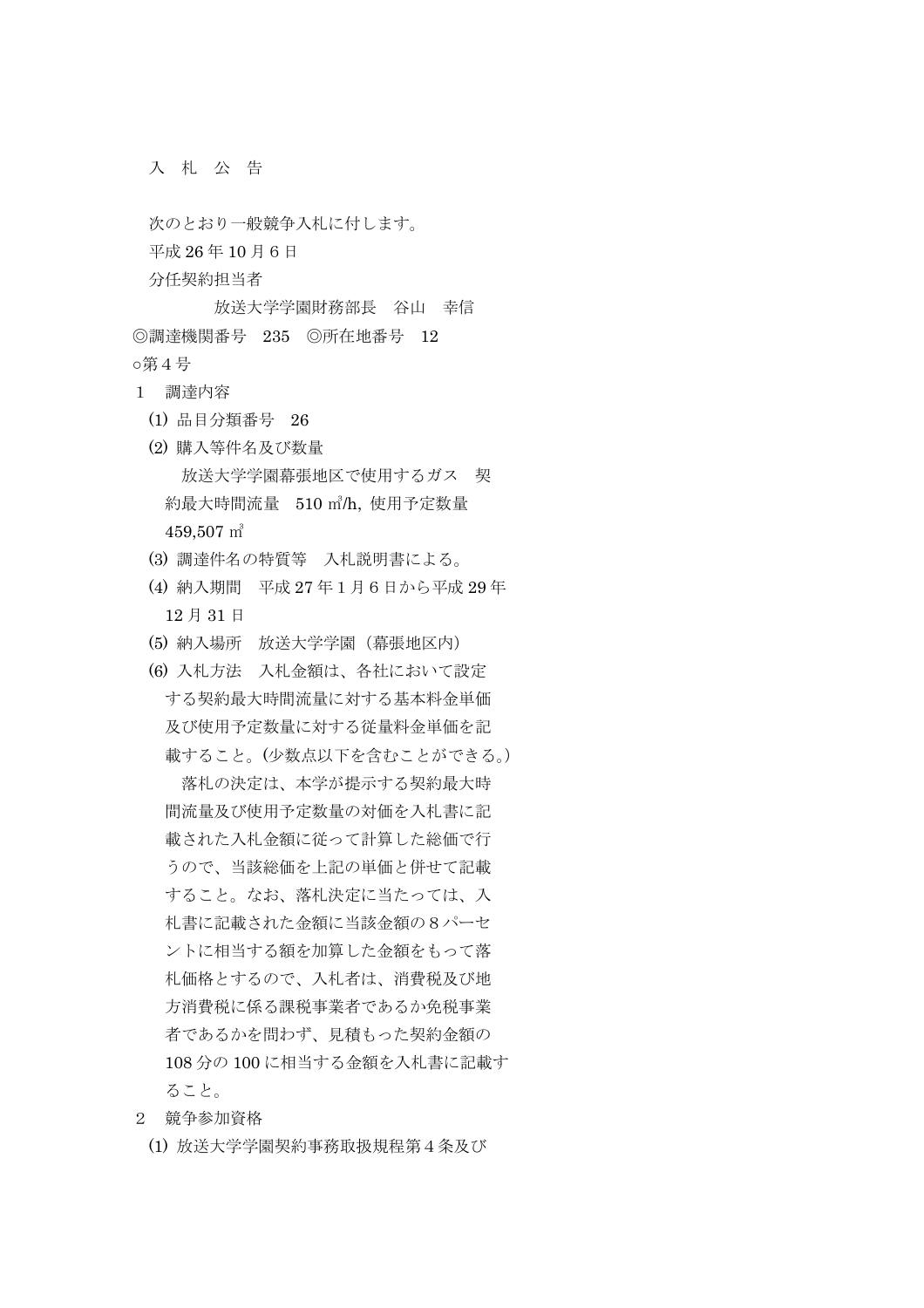第5条の規定に該当しない者であること。

- (2) 国の競争参加資格(全省庁統一資格)にお いて平成 26 年度に関東・甲信越地域の「物品 の販売」のA、B又はC等級に格付けされて いる者であること。なお、当該競争参加資格 については、平成 26 年3月 28 日付け号外政府 調達第 57 号の官報の競争参加者の資格に関す る公示の別表に掲げる申請受付窓口において 随時受け付けている。
- (3) ガス事業法第3条の規定に基づき、一般ガ ス事業者としての許可を得ている者、同法第 37 条の7の2第1項の規定に基づき、ガス導 管事業者としての届出を行っている者又は同 法第 37 条の9第1項の規定に基づき、大口ガ ス事業者としての届出を行っている者である こと。
- (4) 放送大学学園から取引停止の措置を受けて いる期間中の者でないこと。
- 3 入札書の提出場所等
	- (1) 入札書の提出場所、契約条項を示す場所、 入札説明書の交付場所及び問合せ先 〒261-8586 千葉県千葉市美浜区若葉2-11 放送 大学学園財務部経理課用度第1係 明野 亜 哉 電話 043-298-4229
	- (2) 入札説明書の交付方法 本公告の日から上 記3(1)の交付場所にて交付する。
	- (3) 入札書の受領期限 平成 26 年 11 月 28 日 17 時 00 分
	- (4) 開札の日時及び場所 平成 26 年 12 月5日 15 時 00 分 放送大学学園管理棟2階入札室
- 4 その他
	- (1) 契約手続において使用する言語及び通貨 日本語及び日本国通貨。
	- (2) 入札保証金及び契約保証金 免除。
	- (3) 入札者に要求される事項 この一般競争に 参加を希望する者は、封印した入札書に本公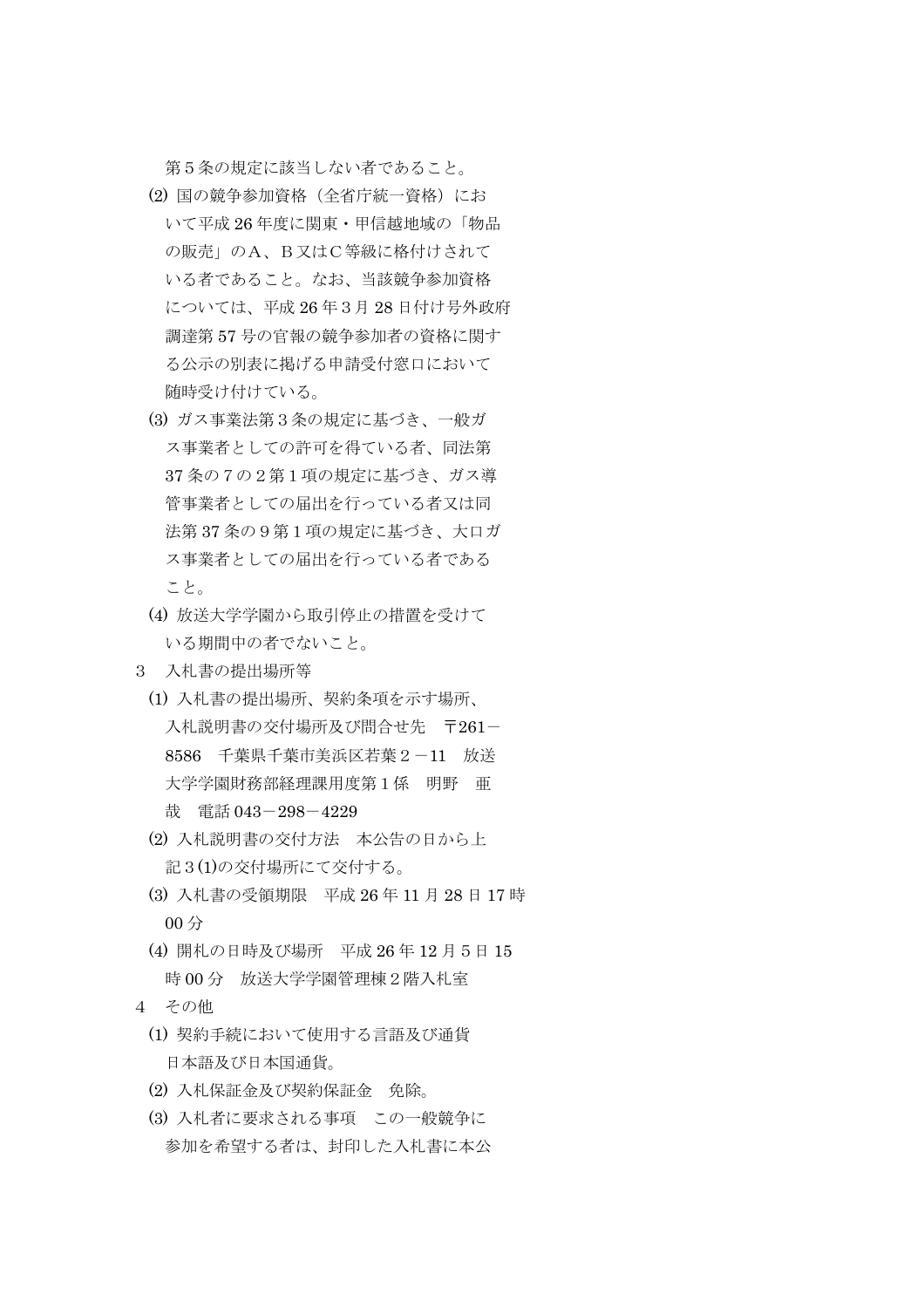告に示した物品を納入できることを証明する 書類を添付して入札書の受領期限までに提出 しなければならない。入札者は、開札日の前 日までの間において、分任契約担当者から当 該書類に関し説明を求められた場合は、それ に応じなければならない。

- (4) 入札の無効 本公告に示した競争参加資格 のない者の提出した入札書、入札者に求めら れる義務を履行しなかった者の提出した入札 書、その他入札説明書による。
- (5) 契約書作成の要否 要。
- (6) 落札者の決定方法 本公告に示した物品を 納入できると分任契約担当者が判断した入札 者であって、放送大学学園契約事務取扱規程 第 11 条の規定に基づいて作成された予定価格 の制限の範囲内で最低価格をもって有効な入 札を行った入札者を落札者とする。
- (7) 手続における交渉の有無 無。
- (8) その他 詳細は、入札説明書による。
- 5 Summary
	- (1) Official in charge of disbursement of the procuring entity: Yukinobu Taniyama, Director Department of Finance,The Foun dation for the Open University of Japan
	- (2) Classification of the products to be p rocured : 26
	- (3) Nature and quantity of the products to be purchased : Gas used in Makuhari ar ia;Contracted maximum flow rate 510 cu bic meters/h;Estimated annual consumptio n 459,507 cubicmeters
	- (4) Delivery period : From 6 January, 2015 through 31 December, 2017
	- (5) Delivery place : The Foundation for th e Open University of Japan
	- (6) Qualifications for participating in th